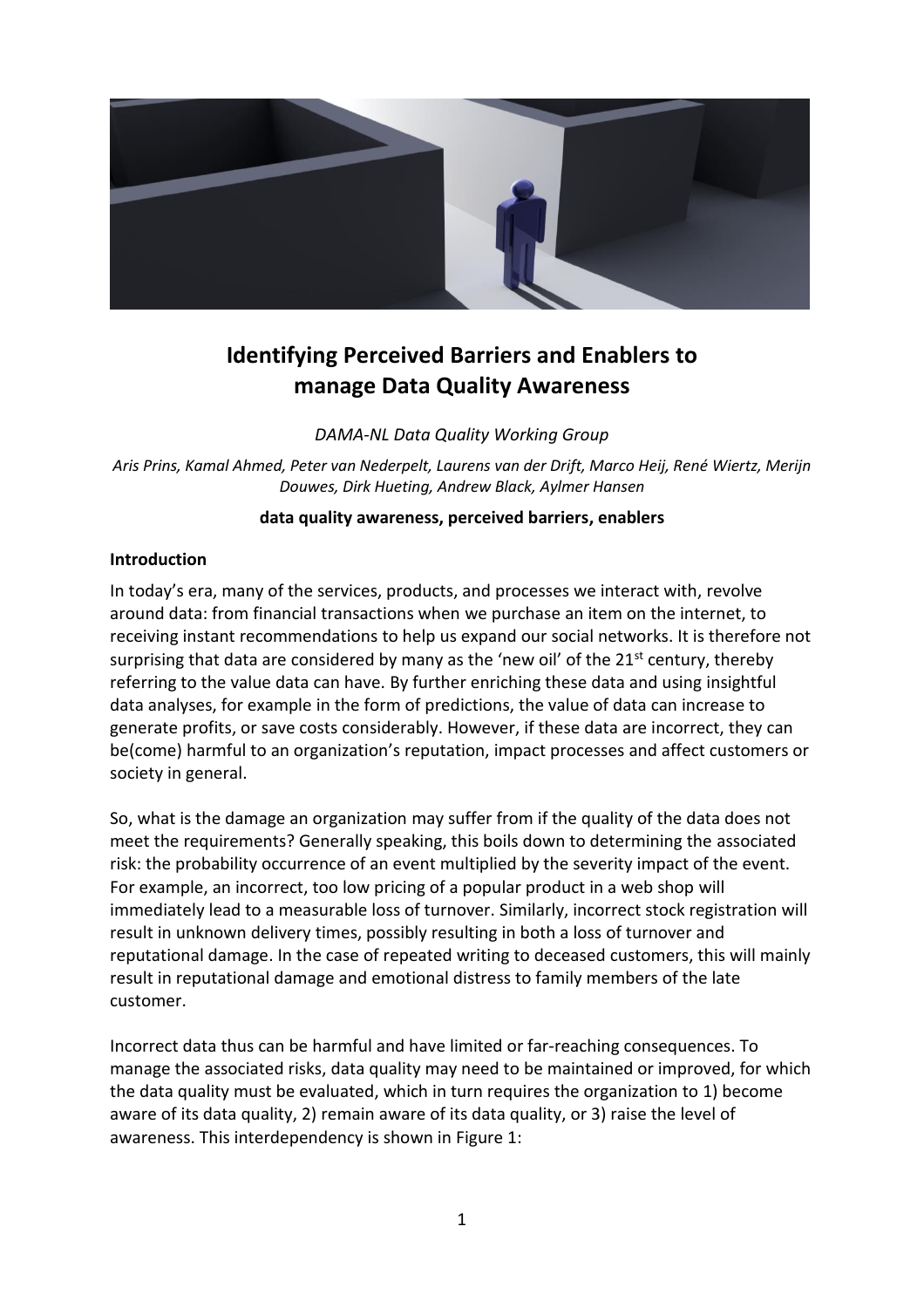

<span id="page-1-0"></span>*Figure 1: Interdependency between awareness of data quality and risks of data quality.*

### **Awareness**

However, addressing awareness is easier said than done, as there may be certain barriers occurring. For example, many employees in organizations are often focused on other highpriority activities and so are unable to prioritize the enhancement of data quality. In other instances, there may be a tendency for denial or a wrong perception: "we have no issues with data quality, so why should we bother".

Identifying and understanding barriers is important in order to facilitate effective interventions to initiate, maintain or raise the awareness of data quality.

We define awareness of data quality as an acknowledgement or realisation by everyone in an organisation, that their current skills and competencies are (becoming) ineffective, resulting in data of inadequate quality [1], [2].

This white paper is intended for those who want to improve data quality in their organization by raising the level of awareness. We first identify possible potential barriers encountered in organizations and then provide several practical enablers/best practices to overcome these barriers . Through this approach, we aim to increase the success rate of any data quality initiative.

## **Perceived barriers**

 $\overline{a}$ 

In this white paper we identify<sup>1</sup> and categorize perceived barriers along three main pillars:

- 1. Barriers within individuals or teams, e.g. resulting from certain behaviors or attitudes
- 2. Barriers within Technology, e.g. resulting from the type or maturity of technology, and
- 3. Barriers within Processes set by Leadership, e.g. work processes defined by Leadership

It is not our intention to indicate an exhaustive list of all possible (combinations of) barriers. Instead, we focus on several of the most common ones we have encountered across different organizations.

<sup>&</sup>lt;sup>1</sup> Identification and analysis of the most relevant perceived barriers can be achieved through focus groups, interviews, surveys or direct observations.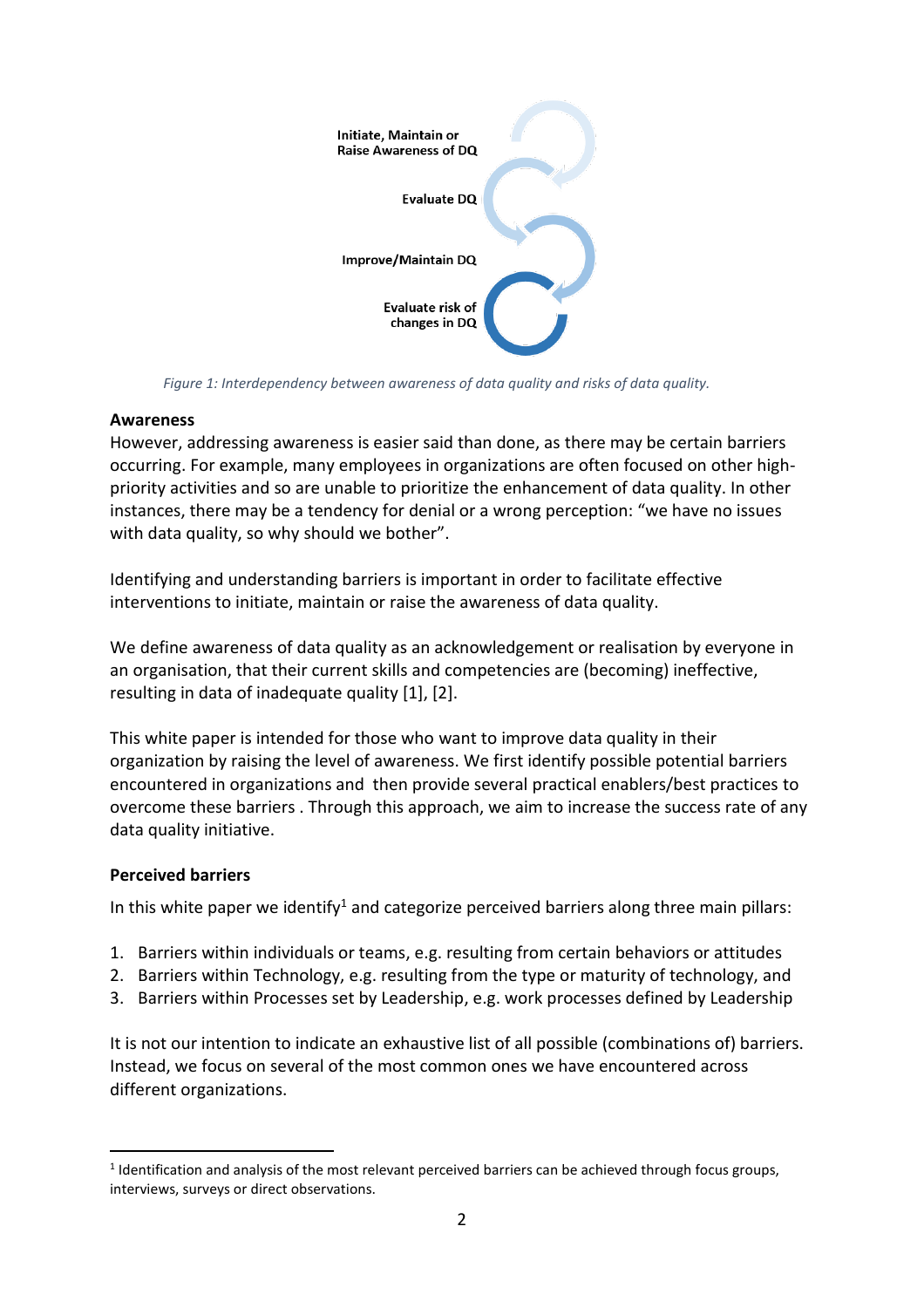## **Barriers within individuals or teams**

- a. **Denial of any pain points** with data quality; perception: "all is good";
- b. **Fixed mindset**: "we can't improve the data quality on the basis of our skills or knowledge, because there is nothing more to learn or improve";
- c. **Inflexibility**: "we can improve, but we won't, because of too much workload, too many other responsibilities. This also relates to: WIIFM (What's In It For Me), if I do maintain/improve data quality?);
- d. **Lack of trust/skepticism**: Not accepting other person's expertise, authority or views on the subject matter due to that person's lower level of credibility;
- e. **Lack of ownership** for end-to-end data quality within, or across teams; ownership is currently only associated with the data quality within one particular team or business unit;
- f. **Incomplete handover**: Flexible workforce (contractors and temporary staff) are hired on an incidental or high-priority basis to help fix data quality issues, but then may (suddenly) leave without performing a 'positive handover' back to the team, which results in a halt in the data quality awareness;
- g. **Mental fatigue, frustration, or complacency altogether**: Frequent updates in systems or tools result in a mental fatigue, frustration, or complacency altogether: no corrective action or remediation action occurs;
- h. **Difficulty to make tacit knowledge explicit.** "Explicit Knowledge" (i.e., documented knowledge) versus "Tacit Knowledge" (i.e., intuitive knowledge & know-how rooted in context, experience and practice, residing in people's minds). Tacit Knowledge is much harder to communicate or transfer to others, especially by less experienced staff. Data quality issues may be of the tacit type, requiring some form of translation to create data quality rules;
- i. **Lack of realization** that one's current competencies and skills are not adequate for maintaining or improving the data quality;
- j. **Incorrect assumptions or perceptions by employees:** systems will automatically remediate data quality issues;
- k. **Paralysis by analysis**, where individuals or entire teams acknowledge data quality issues, but when it comes to remediating these issues, the task seems daunting altogether: no one knows where to start, or even how to start.

## **Barriers within Technology**

- a. **No traceable documentation.** Systems get connected or upgraded without any traceable documentation (lack of "Explicit Knowledge", so maintaining or raising the data quality becomes almost impossible).
- b. **Incomplete technology roadmap**. Unclear how the technology roadmap will be affected by any changes in (future) regulations, standards, policies, etc ... resulting in either no action, or only a reactive approach.
- c. **No Data Quality monitoring system software has been installed:** it is impossible to measure data quality constraints and to remediate the found issues.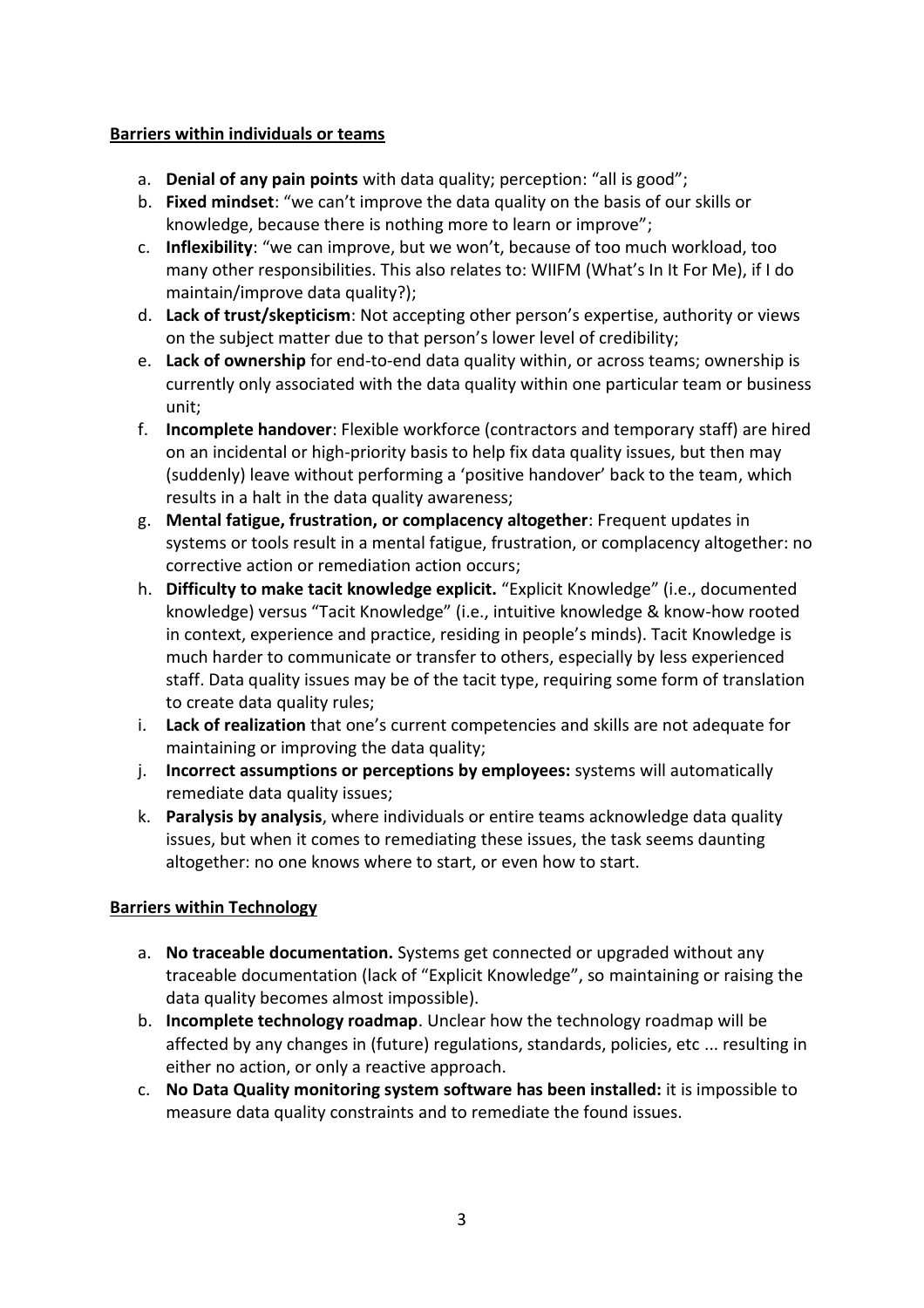## **Barriers within Processes set by Leadership**

- a. **Incomplete priority setting.** Leadership prioritize end-to-end data quality on a strategic level, but not on an operational or tactical level.
- b. **No explicit knowledge documentation process**. Lack of process for capturing "Explicit Knowledge" within organization.
- c. **No tacit knowledge documentation process**. Lack of process for capturing "Tacit Knowledge" within organization.
- d. **No learning organization**. Leadership discourages failing, experimentation, developing prototypes, proof-of-concepts, etc. to improve data quality. Essentially, the organization is not a "learning organization".
- e. **Motivation discouragement**. Leadership does not celebrate and/or acknowledge any (intermediate) achievements of teams working on data quality.
- f. **No data quality mindset.** Leadership is not communicating about the relevance and consequences of data quality work in relation to requirements posed by regulation, audit, stakeholders, clients, etc.
- g. **Unknown or unacceptable expectations** raised by the leadership team when asking their staff to take on an extra workload. For example, the following can be(come) dissatisfiers for staff: indefinite time period to take on extra workload, undefined key success factors for data quality project, possible job losses in due time, unknown number of new hires in the pipeline, etc.
- h. **Inadequate support of staff**. Leadership is not (adequately) supporting staff in terms of learning & development opportunities, e.g., related to fundamentals in "digital and data literacy", or more advanced topics; attending online courses in one's spare time is also not the solution if a healthy life-work balance is the norm.
- i. **Lack of confidence in staff.** Leadership does not abide by the principle of "having confidence in the expertise of employees and giving them autonomy to make decisions".
- j. **No approach yet to establish current DQ Maturity level**. So how to know what aspects of DQ to improve and why?

## **Key questions or guidelines to address barriers**

Which key questions or guidelines should we keep in mind to address data quality awareness in order to maintain or enhance data quality? We believe the following three are relevant:

- 1. **Why maintain or enhance data quality?** Possible answers can be as already mentioned in the introduction. We may lose money, reputation may be damaged, processes may not work as planned, but also because we have to measure and maintain, or enhance the quality to comply with regulatory or governmental directives or policies. Upon receiving reports from external organizations, the reports need to be correct. Everyone who contributes to maintaining or enhancing the data quality should address the 'why question'.
- 2. **How credible is the person providing advocacy for maintaining or enhancing the quality of the data?** Are persons on the receiving end having trust in the person who is indicating that there is a problem, with a need to change, or are there any concerns with this trust?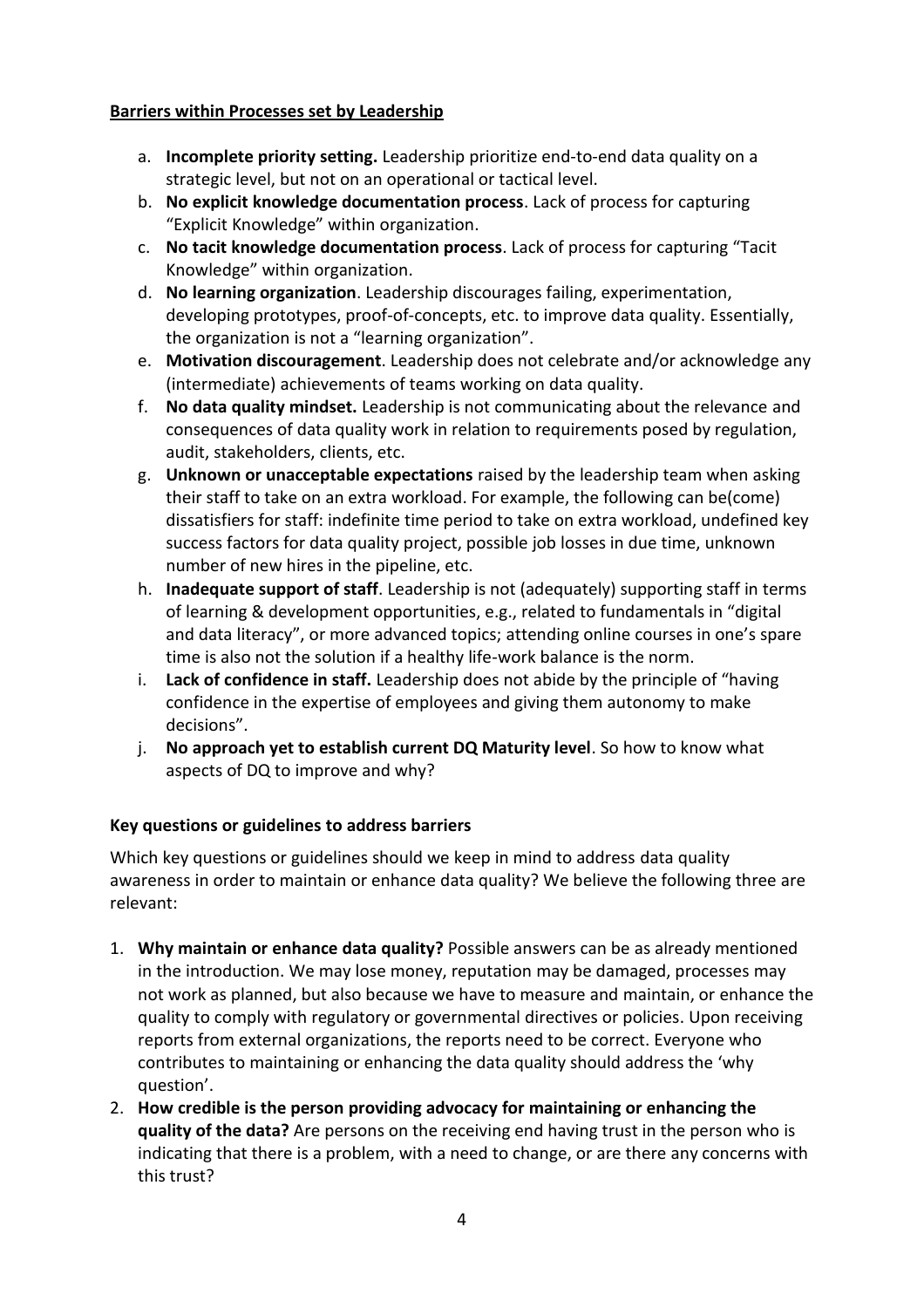3. **What is the priority for maintaining or enhancing the data quality?** What is the rush for improving the data quality? Which priority applies?

## **Enablers**

 $\overline{a}$ 

With these guidelines in mind, we can turn the mentioned barriers in enablers<sup>2</sup>:

- **Leadership**. To have the right level of credibility, let leadership guide the communication (and awareness) of Data Quality;
- **Audit**. The internal audit department can help by making Data Quality more credible. For example, the internal audit department has to audit the data quality remediation process;
- **Quality Policy and Quality Objectives**. Let leadership communicate periodically about Data Quality by defining a policy, showing and following the roadmap, setting clear objectives and celebrating (intermediate) victories;
- **Team**. Assign a special team with roles in the organization for implementing and monitoring Data Quality, such as Data owners or Data stewards;
- **Monitoring**. Implement a proper Data Quality monitoring system with Data Quality rules and show discrepancies to prove Data Quality is important and has to be improved;
- **Prioritizing**. Implement a prioritization methodology to prioritize which data source area, discrepancy type to solve first in relation to data quality. For example, risk based or because of regulatory requirements;
- **Use of coaching:** realizing effective behaviors in the workplace and e.g., identifying people's intrinsic motivations to maintain or improve Data Quality;
- **Use of mentoring**: improving people's (technical) skills for Data Quality in their day-today projects;
- **Explicit Knowledge**: use of Knowledge Management systems (to capture knowledge in official documents, Wikis, policies, standards, etc);
- **Workshops**. Make tacit Knowledge available in the form of workshops or "lunch & learns" to derive best practices from more experienced staff;
- **Handover.** Flexible workforce needs to perform a "positive handover" before continuing with the next project, for example in the form of: workshop, demo, walk-through sessions, manual, etc.
- **Job rotation**. Implement job rotation schemes for employees so they can take up roles related to Data Quality across other departments. This can help in sharing knowledge & experience across departments to improve the end-to-end Data Quality.

An overview of several barriers and enablers is shown in [Figure 2.](#page-5-0)

<sup>&</sup>lt;sup>2</sup> Identification and analysis of the most relevant enablers can be achieved through focus groups, interviews, surveys or direct observations.